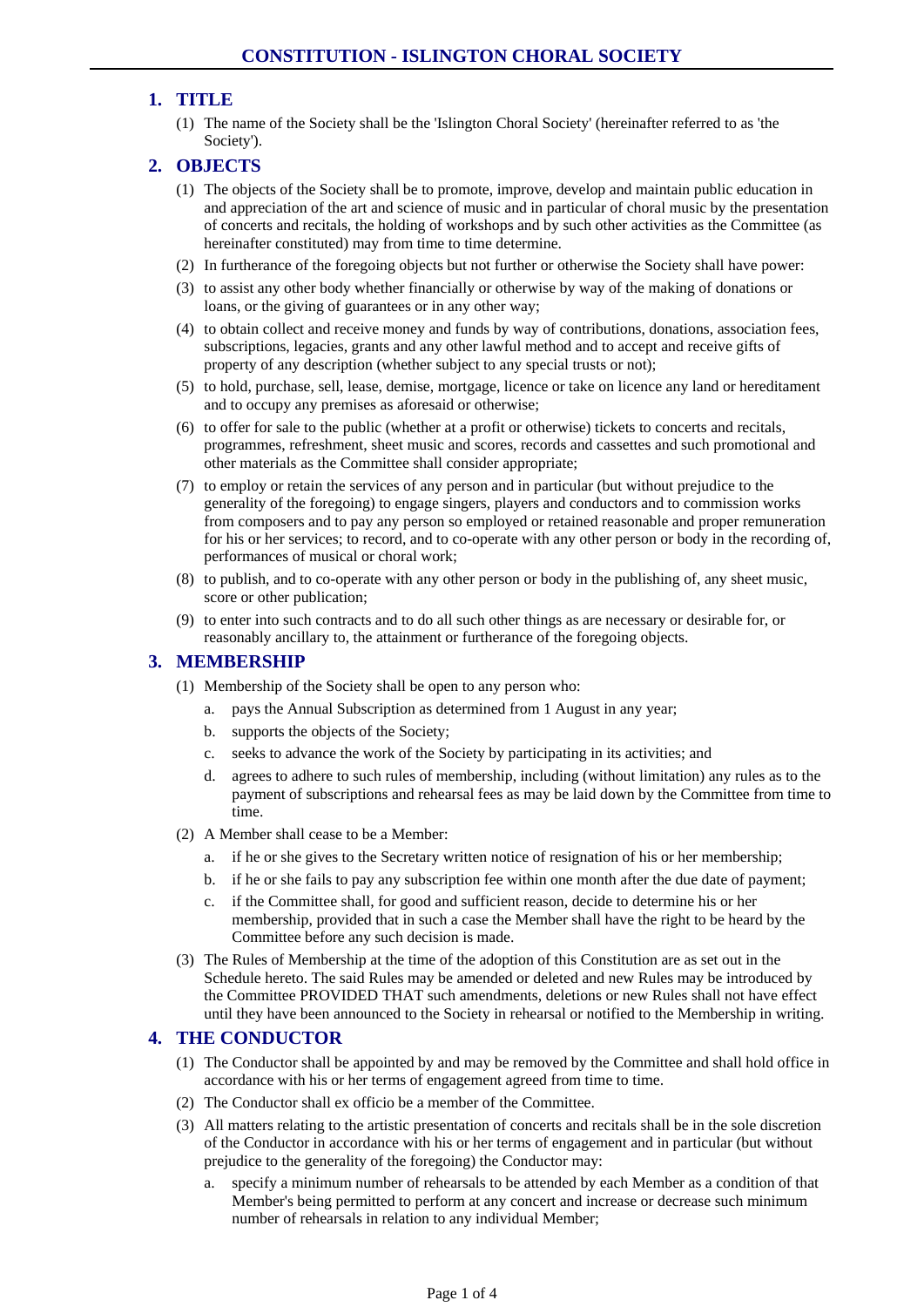b. decide in consultation with the Committee all questions concerning the right of any Member to attend any rehearsal or workshop or to perform in any public concert and notwithstanding the payment of a subscription or rehearsal fee by a Member, may exclude that Member from any rehearsal, workshop or performance.

## **5. COMMITTEE**

- (1) The management of the Society shall be in the hands of a committee (hereinafter referred to as 'the Committee') whose duties shall be to advance the objects of the Society and to make all arrangements for any concerts or other events held by the Society and, subject to any directions which may from time to time be given by the Society in General Meeting, to provide for the administration, management and control of the affairs, finances and property of the Society.
- (2) The committee shall comprise between eight and fifteen elected members, who shall be voting members of the Society, and the conductor (ex officio). At its first committee meeting after the Society's annual general meeting in each year, the committee shall appoint from its elected members a Chair, Secretary and Treasurer (the Officers of the Society) and allocate to one or more individual committee members management responsibility for primary areas of the committee's responsibilities (for example membership, marketing, concert management, front of house management, refreshments, library, special events or Making Music representation).

*(Amended at AGM 8 March 2005)* 

- (3) For as long as the Society shall be a member of Making Music one of the above members of the committee shall also act as Federal Representative to Making Music. *(Amended at AGM 8 March 2005)*
- (4) All members of the Committee with the exception of the Conductor shall be elected by the Society at its Annual General Meeting and hold office until the following Annual General Meeting.
- (5) The Committee may in addition to the above co-opt a maximum of four members of the Society to serve as committee members provided that co-opted members shall not be entitled to vote at committee meetings.
- (6) The Committee may delegate any of its powers to sub-committees and such sub-committees may be given power to co-opt any proportion of the total membership thereof.
- (7) Any Committee member or sub-committee member whether elected or co-opted, may retire if he or she gives to the Secretary written notice of resignation of his or her membership of the Committee (as the case may be), and shall in any event retire if he or she ceases for any reason to be a member of the Society. The Committee may in such circumstances co-opt a member of the Society to the vacant position.

### 6. **CONDUCT OF COMMITTEE AND SUB-COMMITTEE MEETINGS**

- (1) Six members of the Committee having the power to vote shall form a quorum at meetings of the Committee. The quorum of meetings of any sub-committee shall be determined when such subcommittee is appointed and failing such determination shall have two.
- (2) Decisions shall be reached by simple majority vote of those present with the Chair of the Committee or sub-committee having the casting vote.
- (3) The Conductor being ex officio shall not be entitled to vote.
- (4) The Secretary shall keep minutes of all meetings of the Committee.
- (5) Notice of any Committee meeting shall be given by word of mouth or in writing to each member. Reasonable notice shall be given.

## **7. PROPERTY AND FINANCE**

- (1) The income and property of the Society whencesoever derived shall be applied to further the objects of the Society and for no other purpose.
- (2) The financial year of the Society shall end on 31 July.
- (3) The Treasurer shall keep proper accounts of the finances of the Society.
- (4) The accounts shall be audited at least once a year by a person who shall be appointed at the Annual General Meeting and who shall not be a member of the Committee. The Committee shall fill any casual vacancy in the office of Auditor until the next Annual General Meeting.

### **8. TRUSTEES**

- (1) All the property of the Society shall be vested in three Trustees. *(Amended at AGM 8 March 2005)*
- (2) The Trustees shall be appointed as follows:
	- a. one Trustee who shall not be a member of the Committee shall be elected at the Annual General Meeting and hold office until the following Annual General Meeting;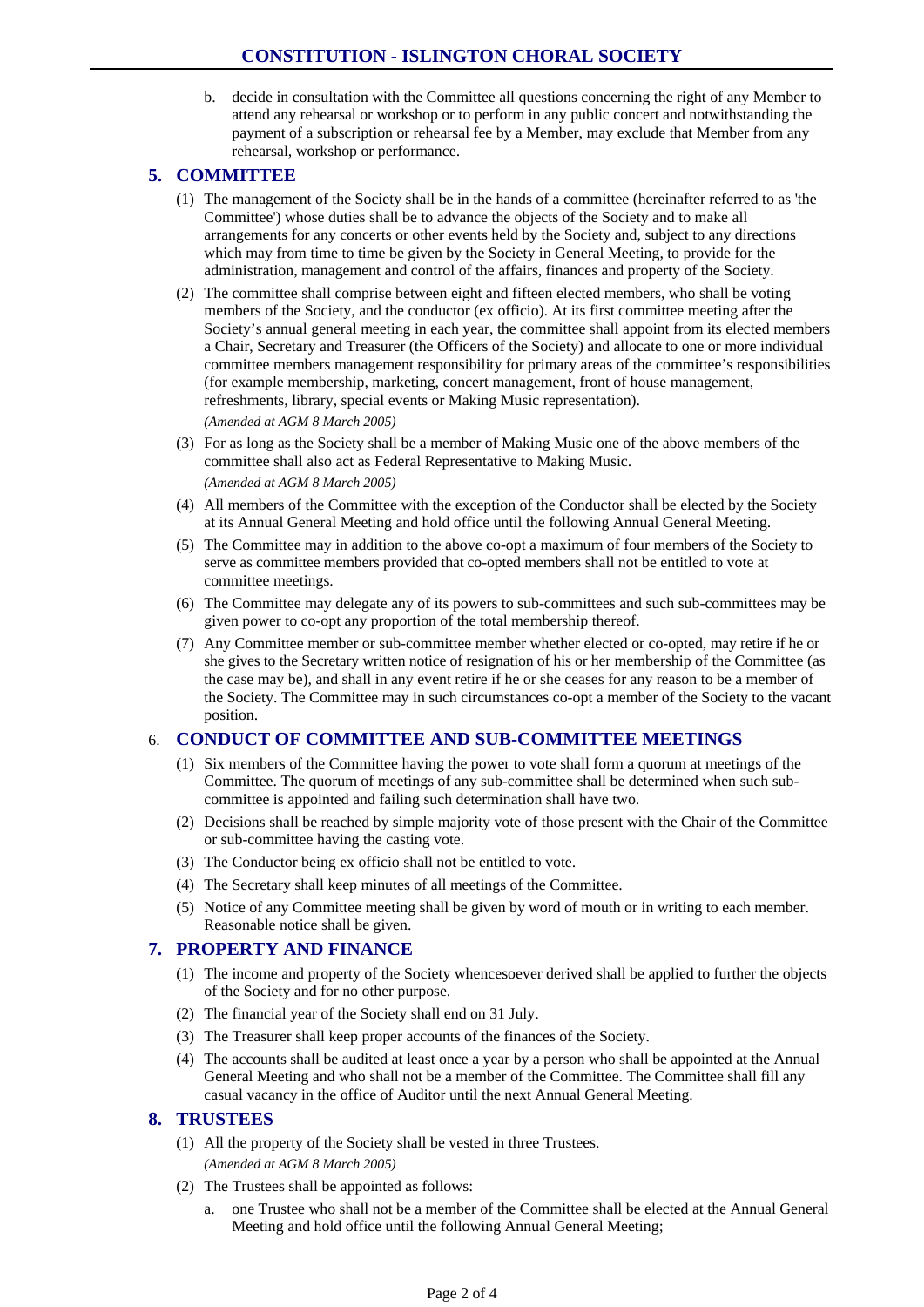b. Two of the Trustees shall be appointed by the Committee from amongst the members of the Committee.

#### PROVIDED that

- i. any Trustee appointed in accordance with  $8(2)(a)$  above may be removed from office by the Society in Extraordinary General Meeting and in such a case a new Trustee shall be elected to hold office until the following Annual General Meeting;
- ii. a Trustee may retire if he or she gives to the Secretary written notice of resignation;
- iii. a Trustee shall in any event retire if he or she (if a member of the Society) ceases to be a member of the Society and in the case of a Trustee appointed in accordance with  $8(2)(b)$ above, if he or she ceases to be a member of the Committee;
- iv. if a Trustee appointed in accordance with  $8(2)(a)$  above shall retire, the Committee may appoint a new Trustee who shall also not be a member of the Committee to serve until the next Annual General Meeting;
- v. no Trustee shall be an employee of the Society.
- (3) The Trustees shall open such bank accounts as necessary in the name of the Society and withdrawals from such accounts shall require the signature of two members of the Committee at least one of whom shall be a Trustee.

## **9. ANNUAL GENERAL MEETINGS**

- (1) The Annual General Meeting of the Society shall be held within nine months but not less than three months after the end of the Financial Year (such date not being more than 15 months after the holding of the preceding Annual General Meeting) and at such place as the Committee shall determine. At least 14 clear days notice shall be given by the Secretary to the Members.
- (2) At the Annual General Meeting the business shall include the election of Committee members and one of the Trustees, the appointment of auditors, and the consideration of an annual report of the work done by and under the auspices of the Committee and of the audited accounts and such other business as the Meeting shall determine in accordance with the provisions hereof.

#### **10. EXTRAORDINARY GENERAL MEETINGS**

- (1) The Committee may at any time at their discretion, and shall within 21 days of receiving a written request so to do signed by 20 members and giving reasons for the request, call an Extraordinary General Meeting of the Society for the purpose of altering the Constitution in accordance with Clause 13 hereof or of considering
- (2) any matter which may be referred to them by the Committee or for any other purpose. Except where otherwise provided herein at least 14 clear days notice shall be given by the Secretary to the **Members**

## **11. RULES AND PROCEDURE FOR CALLING AND CONDUCTING GENERAL MEETINGS**

- (1) A Member shall be entitled to vote at a General Meeting if, and only if, he or she is not in arrears of subscription fees. Such a Member is hereinafter referred to as a 'Voting Member'.
- (2) Notice for General Meetings of the Society shall, subject as hereinafter-provided, be given in writing to all Voting Members of the Society at their respective last known addresses, provided that any notice shall be deemed to be sufficiently served if announced by word of mouth at two successive rehearsals of the Society.
- (3) Nominations of persons for election to the Committee shall be made in writing to the Secretary not less than seven days before the meeting at which elections for the Committee are intended to be proposed and shall incorporate the written consent to act of the person nominated.
- (4) Subject to the provisions of Clauses 12 and 13 all questions arising at any meeting shall be decided by a simple majority of the Voting Members present. In the case of an equality of votes, the Chair (being the Chair of the Society or failing him/her such other person as may have been appointed Chair of the Meeting) shall have a second or casting vote.
- (5) The Secretary shall keep minutes of the General Meetings of the Society.
- (6) The quorum for any General Meeting of the Society shall be forty per cent (40%) of the Voting Members at the date of that General Meeting.

### **12. DISSOLUTION**

(1) The Society may at any time be dissolved by a resolution passed by a two thirds majority of those Voting Members present at an Extraordinary General Meeting of which at least 21 clear days notice (giving the wording of the proposed resolution) shall have been given to all Voting Members. Such a resolution may give instructions for the disposal of any assets held by or in the name of the Society